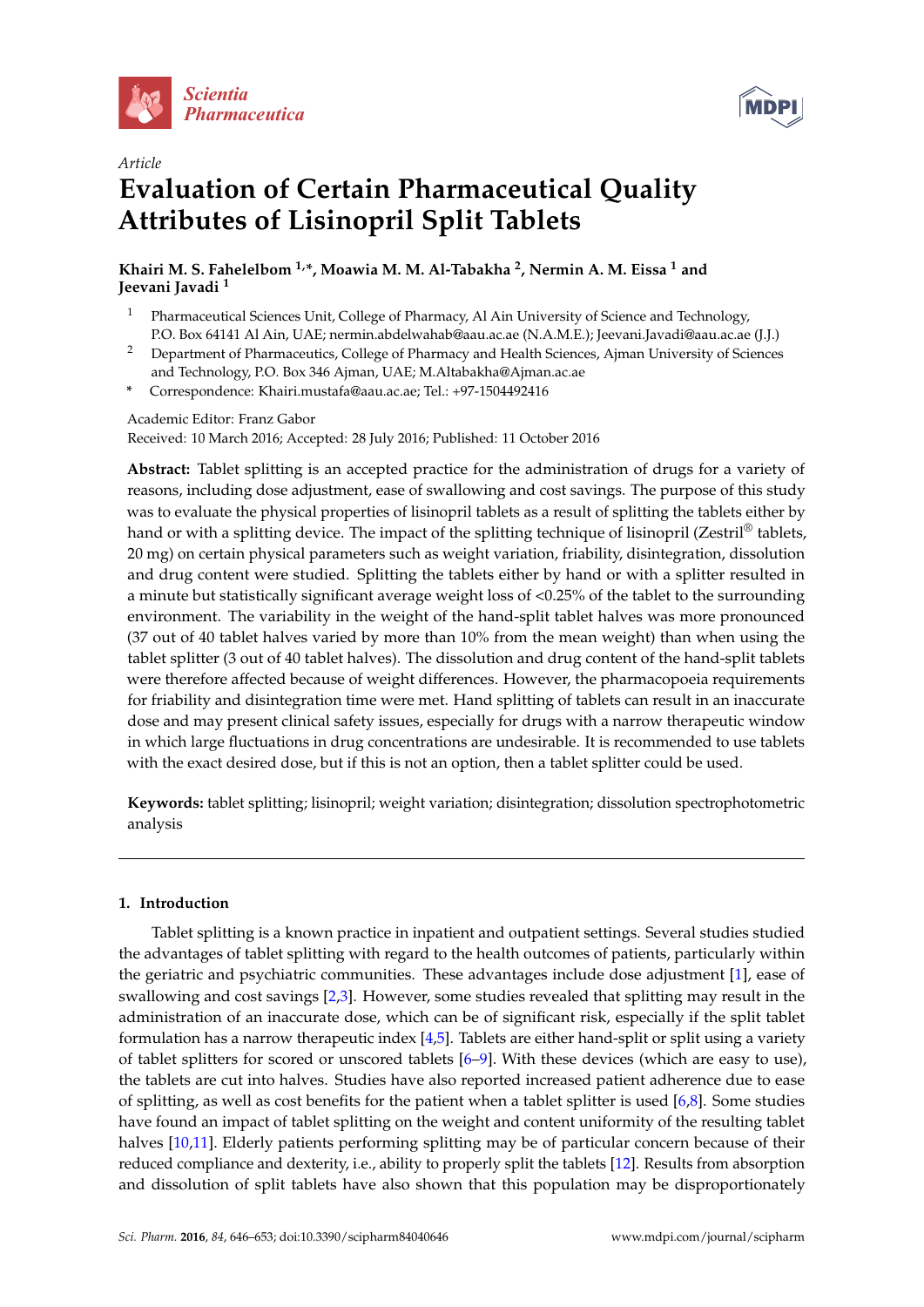affected [13,14]. When comparing hand splitting and tablet cutter procedures, a higher accuracy of tablet splitting was reported for tablet cutting devices versus hand splitting [15].

A review of clinical studies showed that tablet splitting may neither significantly affect clinical outcomes related to the management of hypertension, cholesterol or psychiatric disorders significantly nor influence overall patient adherence [3]. Lisinopril is an angiotensin converting enzyme (ACE) inhibitor drug with a half-life of 12 h. It is used to treat hypertension, congestive heart failure and heart attack, as well as, to prevent the renal and retinal complications of diabetes. Studies have suggested that splitting lisinopril tablets does not result in a significant change in blood pressure in patients with hypertension when comparing patients taking split lisinopril tablets versus whole lisinopril tablets [16]. However, this crossover study design on lisinopril did not indicate how the patients were instructed to split their tablets, nor did it address the individual outcome variations (i.e., only reported variations in the group outcomes). Moreover, each patient eventually self-administered one whole tablet because the two halves of the tablet were administered sequentially. Therefore, the study was unlikely to accurately reveal any potential clinical issues for splitting tablets. It has been documented that prescribing split tablets is not uncommon and represents a safety issue for the patient [17]. The recommendation has been to check the appropriateness of splitting tablets and use a pill-splitting device if necessary [18].

The purpose of our current study is to investigate the difference in the weight variation of the lisinopril split tablets (model drug) using two different tablet splitting methods and to analyse the impact of splitting lisinopril tablets on certain physical parameters such as the friability, dissolution and disintegration.

#### **2. Materials and Methods**

#### *2.1. Materials*

The lisinopril raw material sample was a gift from Neopharma Pharmaceutical Co., Abu Dhabi, UAE. Water, acetonitrile and methanol were obtained from Carlo Erba Reagent (Val de Reuil, France), and were of analytical grade. Potassium dihydrogen phosphate was purchased from Sigma Aldrich Co. (St. Louis, MI, USA). A tablet splitter was purchased from a local pharmacy.

#### *2.2. Weight Variation of Lisinopril Tablets Before and After Splitting*

Twenty whole tablets of lisinopril were weighed individually using a sensitive digital balance  $(\pm 0.1 \text{ mg})$  (AUX Q1 220, Shimadzu, Japan). The average weight, standard deviation (SD), relative standard deviation (% RSD) and percentage difference of the weight of individual tablets compared to the average weight were calculated. The same weighed tablets were each cut by hand into two halves (right hand, 1st half and left hand, 2nd half) by a standard procedure, and each part was then weighed. Because one commercial product (i.e., tablets with the same size and shape) was chosen and one person was responsible for the hand splitting, confounding factors affecting the splitting of the tablets were minimized. The splitting procedure was performed by a right-handed person holding the tablet sides using the thumb on the top and the index finger at the bottom then pushing with two thumbs downward at the middle part of the tablet. This allowed for examination of any pattern regarding the weight of the resulting halves. A similar procedure was followed with the tablet splitter as previously detailed for the tablets allocated for hand splitting except that a splitter device was used instead of hand splitting. The United States Pharmacopoeia (USP) standards for weight variation test was applied for both whole and cut tablets [19]. Comparisons were made between the weight of the intact tablets and the corresponding total weight of the split tablets (paired *t*-test,  $\alpha$  = 0.05) to determine if the splitting resulted in any significant loss of tablet mass.

#### *2.3. Friability*

Twenty tablets were randomly removed and brushed to remove any overlying dust and were weighed accurately. These tablets were subjected to a rotating drum of friability test apparatus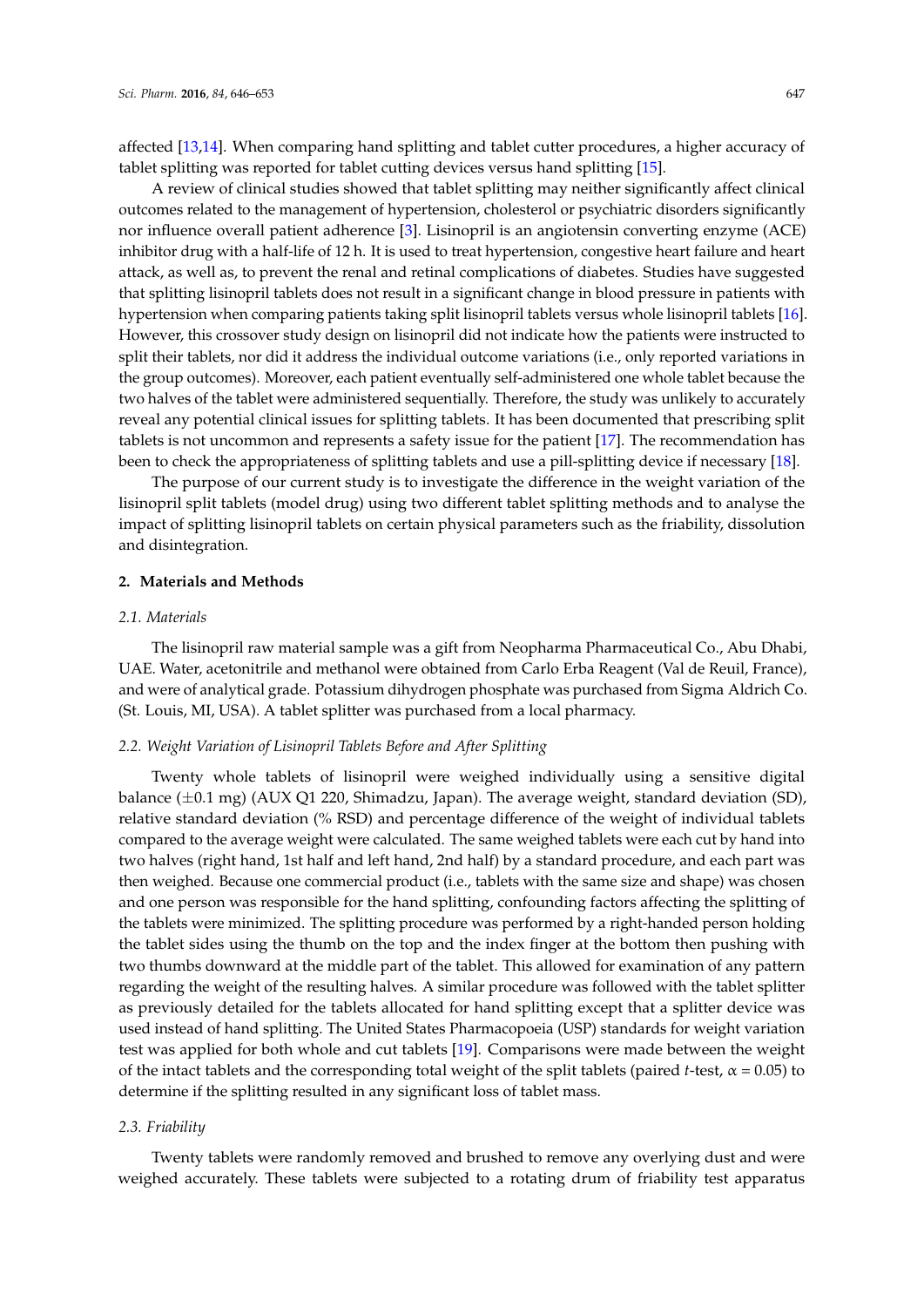(TA 220, Erweka, Heusenstamm, Germany). The drum was rotated at the speed of 25 rpm for 4 min. The tablets were de-dusted again and re-weighed. Percent friability was expressed by using the following formula:

$$
Friability = \frac{Initial Weight - Final Weight}{Initial Weight} \times 100
$$

Ten tablets were split into halves using the same hand procedure as described in method 2.2. These halves were subjected to the same friability procedure described above.

#### *2.4. Disintegration*

A basket rack assembly was used (PTZ-Auto 02, Pharma Test, Hainburg, Germany) for the disintegration test in accordance with Appendix XII A of the 2013 British Pharmacopoeia (BP) [20]. One intact tablet was placed in each of the six tubes of the assembly. The assembly was suspended in the 1 litre beaker containing water and was observed during the complete disintegration period. The temperature was maintained at 37  $°C$  throughout the experiment. The time of the initial and complete disintegration of the tablets was recorded.

Similarly, six new tablets were hand split into halves, and the above procedure was performed for both the 1st and 2nd halves. The time until complete disintegration for each group of halves was also noted.

#### *2.5. Dissolution and In Vitro Drug Release*

The release rate of lisinopril from the full tablets and the split tablets was determined using the DT 820 (Erweka, Heusenstamm, Germany). The dissolution test was performed in 900 mL of 0.1 N HCl at  $37 \pm 0.5$  °C and 50 rpm in accordance with USP requirements for lisinopril tablets to ensure sinking conditions. A sample (10 mL) of the solution was withdrawn from the dissolution apparatus at 5, 10, 15, 30, 45, 60, 90 and 120 min. Each aliquot was replaced with fresh dissolution medium at the same temperature except for the final measurement. Each aliquot was filtered and diluted to a suitable concentration with 0.1 N HCl. The absorbance of these solutions was measured at 215 nm using the Venctron T70 double beam ultraviolet (UV) spectrophotometer (PG Instruments, Lutterworth, UK).

#### *2.6. Spectrophotometric Analysis*

The required sets of tablets/half-tablets were assayed by using double beam UV visible spectrophotometer (Venctron Type T70, PG Instruments, Lutterworth, UK). Twenty tablets of 20 mg lisinopril dihydrate (Zestril® manufactured by AstraZeneca, Luton, UK) were crushed using a mortar and pestle. From the powdered tablets, a sample equivalent to 20 mg of lisinopril was weighed, dissolved in a 4:1 water to methanol solvent and diluted to obtain a concentration of 0.2 mg/mL. The resulting solution was then mixed well and sonicated for 5 min at room temperature. After sonication, the solution was filtered using 0.22 µm polypropylene membrane filters (Restek, Beijing, China) under vacuum (Rocker Scientific, New Taipei City, Taiwan). Serial dilutions with the solvent were prepared, and their absorbance was measured at a wavelength of 215 nm.

#### *2.7. Statistical Analysis*

SPSS, version 21 (SPSS Inc., Chicago, IL, USA) was used for descriptive and analytical statistics. For inferential statistical analysis, two-sided *t*-test analysis was used assuming *p* < 0.05. The figure preparation was conducted using Microsoft Excel (Microsoft Office 2010, Redmond, WA, USA).

## **3. Results and Discussion**

## *3.1. Weight Variation of Lisinopril Tablets Before and After Hand Splitting*

According to the USP standards for tablets [19], the requirements are met if (1) the weight of not more than two out of 20 tablets differs from the average weight by more 7.5% and (2) no tablet differs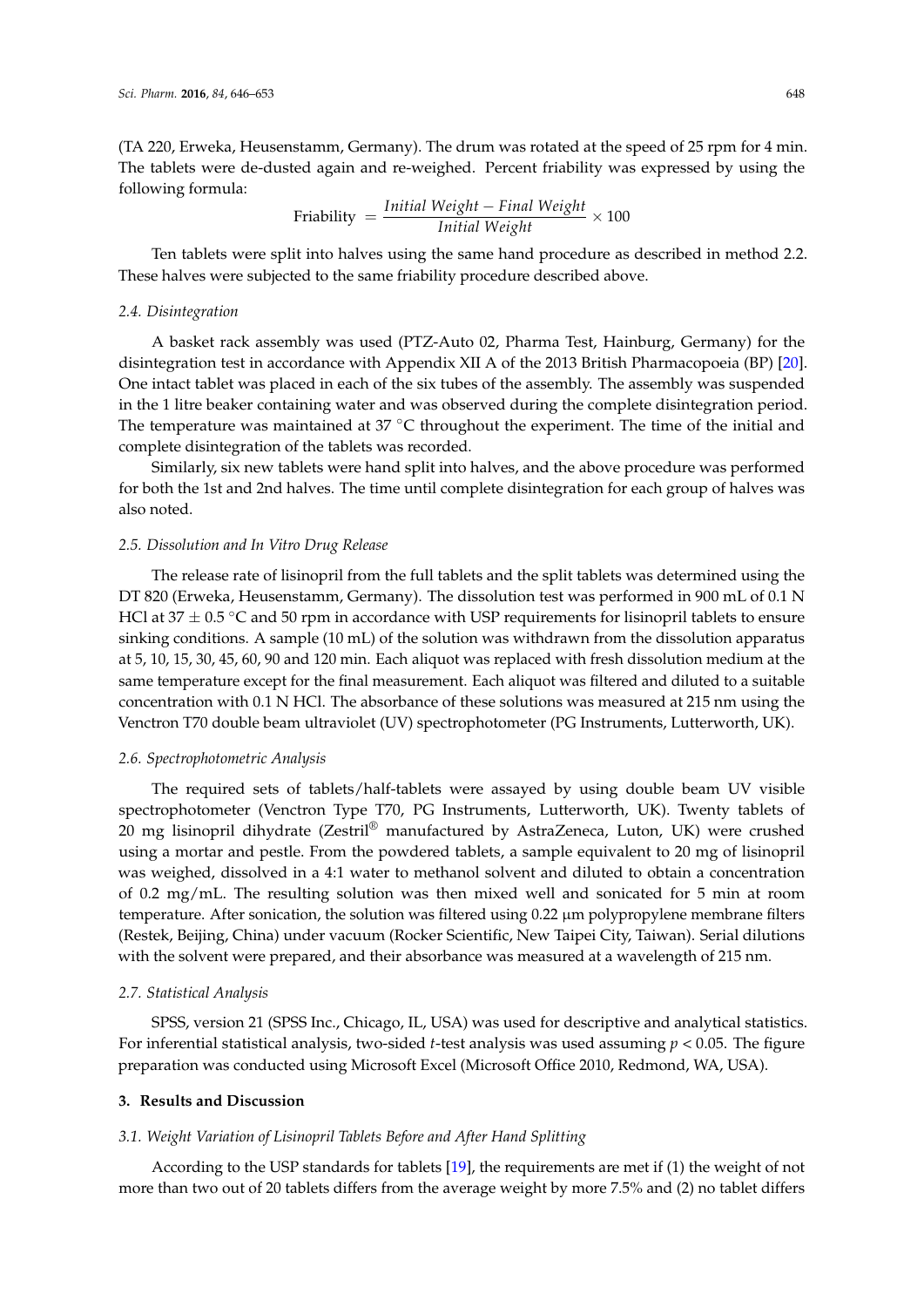in weight by more than double that percentage. As such, the intact tablets were within the prescribed limits with an average weight of 0.22 g and 0.82% RSD. The maximum percentage difference from the mean for any tablet did not exceed 2.51% (Table 1). As a result of splitting, loss from the tablets to the surroundings was very small yet significant (*p* < 0.001) based on a paired *t*-test analysis. The maximum loss from any split tablet did not exceed 0.80%.

| Analysis               | Intact<br><b>Tablets</b> | Sum of the<br><b>Two Halves</b> | % Weight Loss            | 1st Half<br>(Right Hand) | 2nd Half<br>(Left Hand) |
|------------------------|--------------------------|---------------------------------|--------------------------|--------------------------|-------------------------|
| Mean $(g)$             | 0.2249                   | 0.2245                          | 0.2178                   | 0.0911                   | 0.1334                  |
| SD.                    | 0.0018                   | 0.0018                          | 0.1833                   | 0.0144                   | 0.0135                  |
| RSD(%)                 | 0.8219                   | 0.8240                          | $\overline{\phantom{0}}$ | 15.8318                  | 10.1434                 |
| Maximum Difference (%) | 2.5139                   | 2.4704                          | 0.7979                   | 37.2119                  | $-25.3871$              |

**Table 1.** Weight results for lisinopril tablets before and after hand splitting (*n* = 20).

However, the 1st half of the split tablets had large variability with 15.83% RSD. Eleven out of the twenty (55%) halves had percentage differences from the mean exceeding 10%. Likewise, the 2nd half-tablet weight variability was high (10.14% RSD). Four out of 20 (20%) 2nd half-tablets exceeded the 10% difference from the mean. Moreover, the mean weight of the 1st and 2nd halves were significantly different from each other and from the corresponding expected ideal cut as indicated by the paired *t*-test analysis ( $p < 0.001$ ).

When the individual 40 weights of the hand-split tablets were investigated for variability from the mean (mean = 0.11 g and 22.7% RSD), 37 out of 40 halves (92.5%) exceeded the 10% difference. These results are in agreement with a study involving eight frequently split medicines that have either narrow therapeutic indices or critical dosages, in which five of the studied drugs failed to meet the EP requirements for weight variations after hand splitting [21].

#### *3.2. Weight Variation of Lisinopril Tablets Before and After Use of a Tablet Splitter*

As with the tablets allocated for hand splitting, the intact tablets allocated for a tablet splitter fell within USP standards (Table 2). The maximum percentage difference from the mean for any of the tablets did not exceed 2.93%.

|                        | Intact<br><b>Tablets</b> | Sum of the<br><b>Two Halves</b> | % Weight Loss | 1st Half  | 2nd Half |
|------------------------|--------------------------|---------------------------------|---------------|-----------|----------|
| Mean $(g)$             | 0.2235                   | 0.2230                          | 0.1924        | 0.1148    | 0.1083   |
| SD.                    | 0.0020                   | 0.0020                          | 0.0858        | 0.0052    | 0.0051   |
| RSD(%)                 | 0.8884                   | 0.8853                          | -             | 4.5188    | 4.7066   |
| Maximum Difference (%) | 2.9313                   | 3.0401                          | 0.3586        | $-9.2058$ | 10.2951  |

**Table 2.** Weight results for lisinopril tablets before and after splitting using the tablet splitter  $(n = 20)$ .

After splitting the tablets, the total weights of the pairs showed similar results for the mean and percentage RSD. None of the pairs' weight deviated by more than 3.04% from the mean weight. The loss in tablet weights as a result splitting the tablets using the tablet splitter was small but significant (0.19% average weight loss) as indicated by the paired *t*-test analysis (*p* < 0.001). The tablet splitter showed lower weight loss compared to hand splitting technique; however, this should not be generalized because the results from another study on the narrow therapeutic window of levothyroxine showed higher fragmentation for tablets cut with a splitter compared to those cut with the hand [22].

The variability in the weight of the 40 individual halves showed a mean of 0.11 g and 5.53% RSD with only three out of 40 halves (7.5%) differing from the mean by more than 10%. This is superior to the variability of the hand-split tablets and indicates that the use of tablet splitter resulted in more uniform weight because of the smoother cut as shown in Figure 1.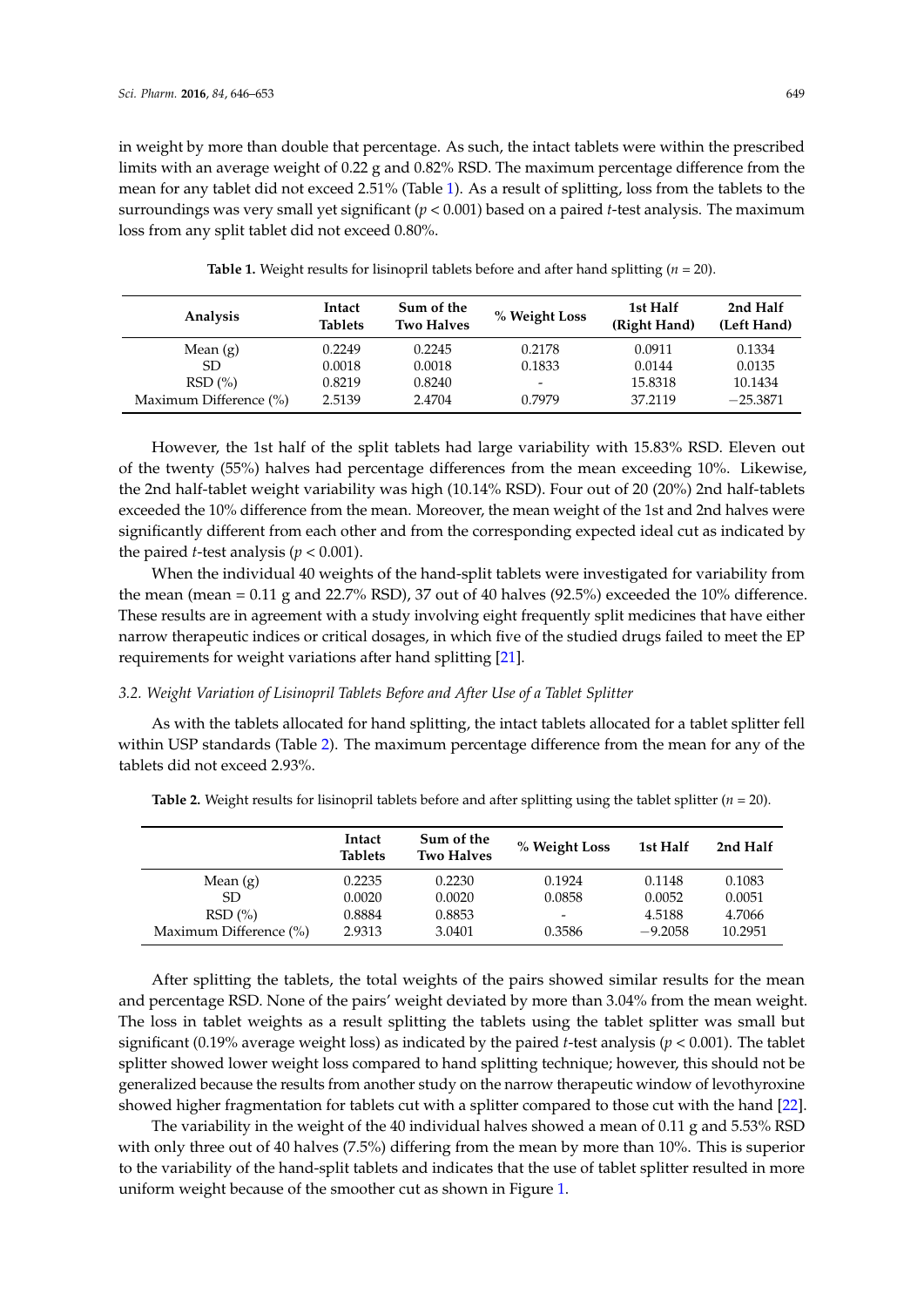

**Figure 1.** 1st half of a tablet split by hand (**A**); and the smoother cut by a tablet splitter (**B**).

The results of the weight variations of lisinopril split tablets using the tablet cutter or hand splitting revealed that there was very small loss of mass. This finding is in agreement with other studies [15,23,24], and for drugs such as lisinopril that are taken over a long term, splitting is not expected to have significant clinical issues with medication that has long half-lives and large therapeutic windows [10].

However, a study of drugs with narrow therapeutic windows has shown that even with the presence of tablet scoring and Pharm. D. students performing the splitting with a knife, high variability in the weight could still be found [25]. The overall effect of tablet splitting on weight variation of lisinopril half-tablet is in agreement with a study on salbutamol tablets in which 15% of the half-tablets produced by the tablet splitter fell outside the USP acceptable range compared to 25% when hand splitting was used [15].

#### *3.3. Friability*

The results from friability testing showed that the friability of the intact tablets was 0.38% compared to 0.90% and 0.61% for the 1st and 2nd halves, respectively, which are altogether within the acceptable limits according to the BP. This indicates adequate tablet strength even after the initial stress due from breaking the tablets by hand. This strength may be the result of using an appropriate type and quantity of binding agent in the tablet formulation and using suitable compression force. The increased but acceptable rate of attrition from the half-tablets compared to the intact tablets can be explained by the uneven edges that result from splitting the tablets (see Figure 1.).

#### *3.4. Disintegration*

The average time noted for the initiation of disintegration process for whole, 1st half and 2nd half groups were 12, 9 and 6 s, respectively, whereas complete disintegration was achieved by 49, 39 and 36 s, respectively. The initial disintegration times correlate to the complete disintegration times and agree with the initial and final disintegration times observed in another study of capsules [26,27]. Because the BP requires that uncoated tablets should disintegrate within 15 min and film-coated capsules within 30 min, and USP specifies that uncoated and film-coated tablets should disintegrate within 30 min, both whole and hand-split tablets meet the pharmacopoeia requirements of the BP, USP and European Pharmacopoeia (EP) [19,20,28].

#### *3.5. Dissolution and In Vitro Drug Release*

The dissolution results for the whole lisinopril tablets and the dissolution of hand-split halves are shown in Figure 2. Most of the dissolution for the intact, 1st half- and 2nd half-tablets occurred within the first 5 min, which is in accordance with the disintegration results. The percentage released from the intact tablet was greater than 91.6% after 30 min. This corresponded to 58.5% of the 1st half and greater than 108.4% of the 2nd half hand-split tablets. Although the dissolution profile of the 2nd half-tablets did not differ significantly from the intact tablets, the 1st half-tablets showed significant differences over time extending from 10 min onward compared to both 2nd half-tablets and intact tablets as shown in Figure 2. This can simply be attributed to the consistently lower weights of the 1st half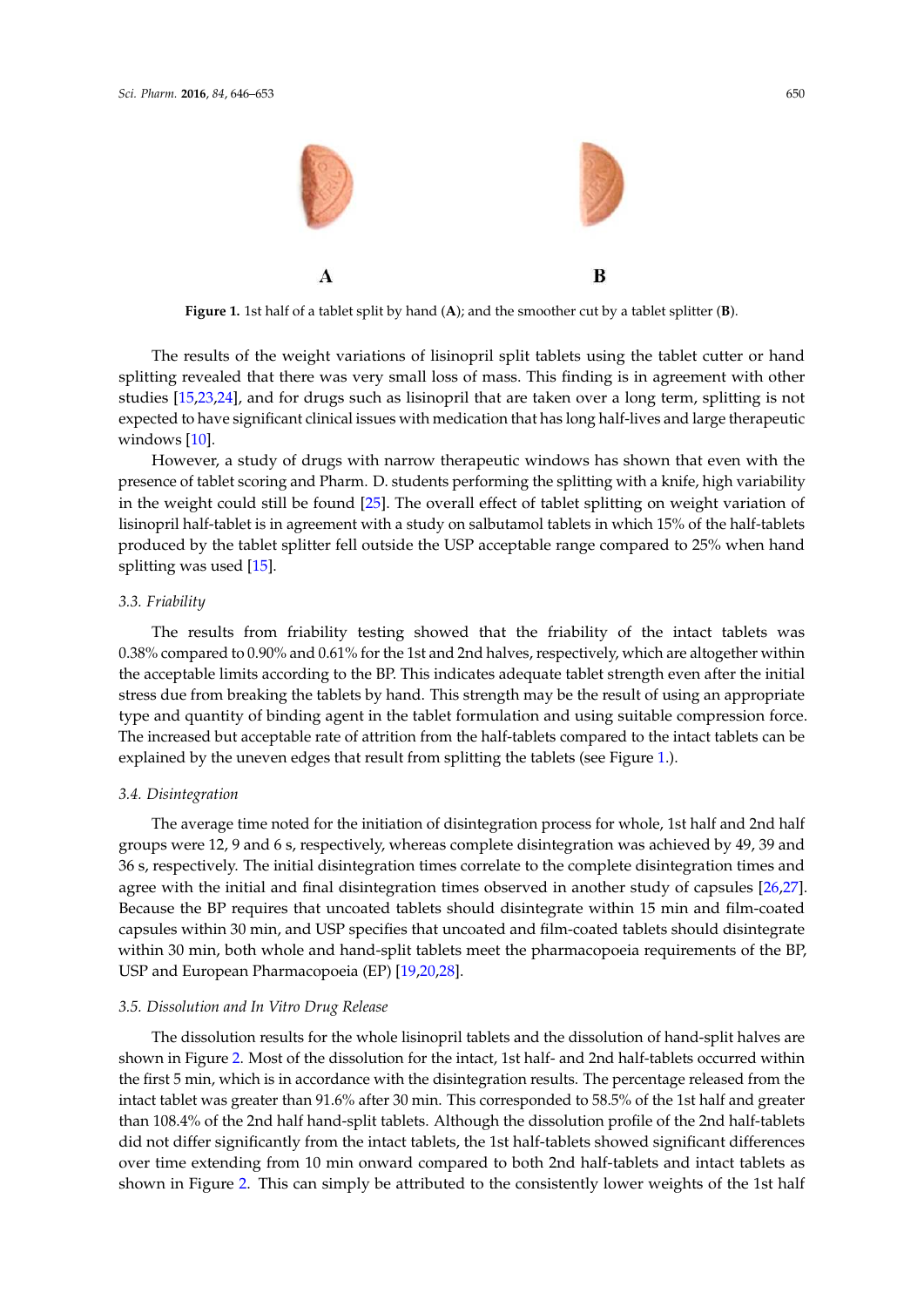(right hand) compared to the 2nd half rather than intrinsic dissolution behaviour. This is concomitant with another study on levothyroxine in which the dissolution of split half-tablets conformed with content uniformity [22].



**Figure 2.** Two-hour dissolution profiles for intact, 1st half- (right hand) and 2nd half-tablets (left hand) of lisinopril calculated based on the labelled amount in 0.1 N HCl medium ( $n = 6$ ). The error bars indicate the standard deviations.

The dissolution requirements according the USP and BP is that the amount of drug released (dissolution) should not be less than 80% of the labelled amount at 30 min. The intact tablets and the 2nd half-tablets met the dissolution requirement but not the 1st half-tablets.

#### *3.6. Lisinopril Spectrophotometric Assay*

–32 μg/m showed that the drug concentrations were linear in the range of 4–32 µg/mL, and the correlation of quantitation values were 0.8155 μg/mL and 2.5790 μg/mL, respectively. According to the USP and BP, lisinopril tablets should not contain less than 90% and not more than 110% of the labelled amount. The analysis of the content of the whole tablets using UV was 103.9% of the labelled amount. This corresponds to a mass of 20.78 mg. The results from the hand-split tablets did not fully comply with the requirements. Assuming that the labelled amount is half of the original labelled amount (i.e., 10 mg), the 1st half-tablet had 92.8% of the expected drug content whereas the 2nd half-tablet had 124.0%. Although the result from the 2nd half-tablet did not pass the pharmacopoeia requirements, the 1st half-tablet passed just at the lower margin of the acceptable range. The results are in accordance with another study investigating the content uniformity for 16 commonly used medications prescribed in an outpatient setting when split by a knife [10]. Our current results indicate that although taking each split half sequentially will not affect the average steady state concentration, the impact on the fluctuation between maximum and minimum concentrations is considerable. The results of the UV visible spectrophotometric analysis for lisinopril coefficient value of 0.9993 indicates that developed method was linear. The limit of detection and limit

Splitting lisinopril tablets (Zestril<sup>®</sup> tablets, 20 mg) either by hand or using a tablet splitter did not influence the friability and disintegration. However, splitting tablets can significantly affect the weight of the resulting halves, particularly when using hands to perform the splitting. The potency of the hand-split tablets was also affected in concordance with the weight variation. Therefore, although the dissolution behaviour was similar for the intact and split tablets, the percentage of the drug dissolved at different times was higher with the 2nd half of the split tablets compared to the 1st half,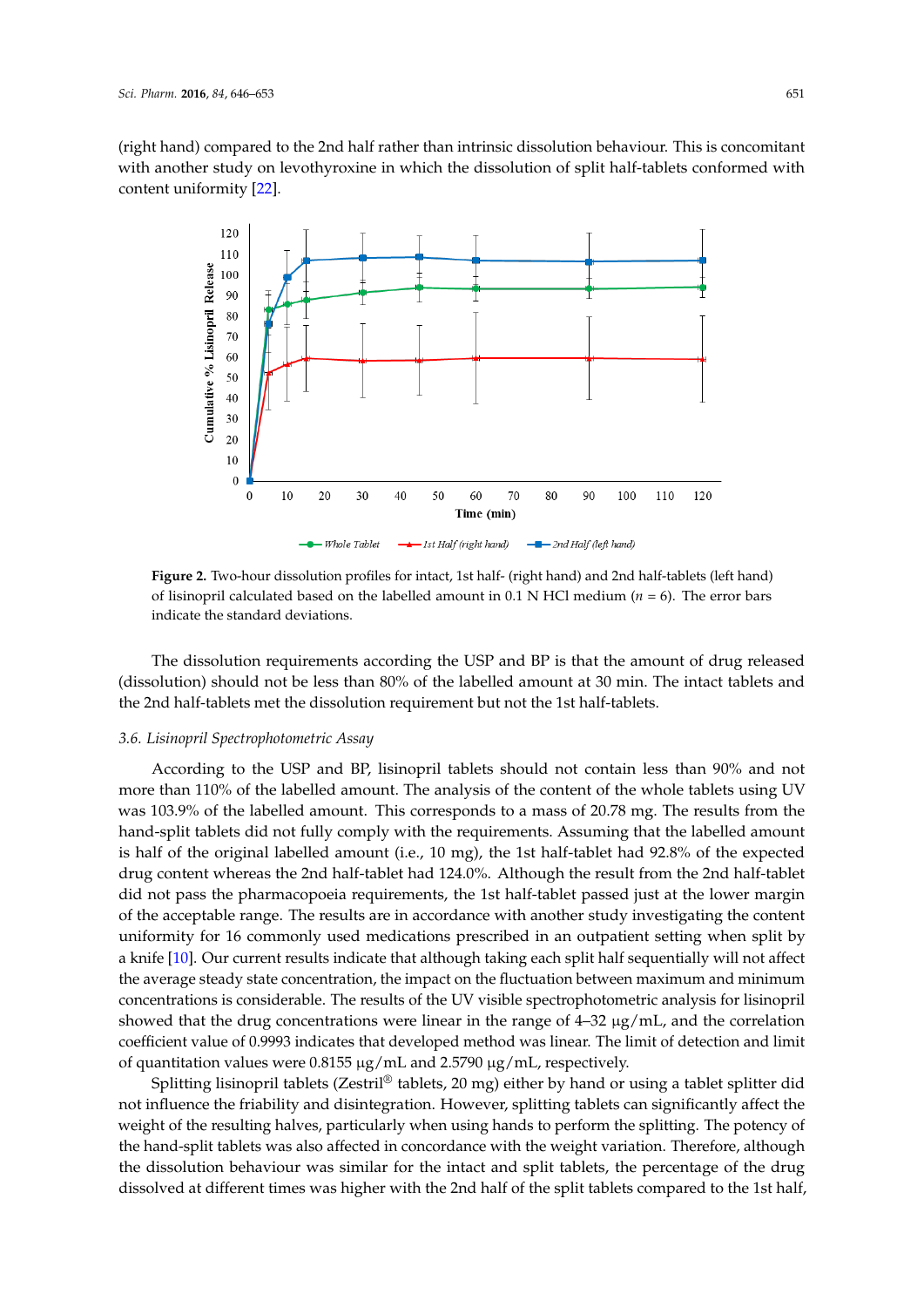which reflects its greater weight and hence increased chemical content. The impact of this may or may not be of clinical importance. Although hand splitting of tablets for drugs that have narrow therapeutic windows can result in an unacceptable fluctuation in blood concentrations, the long-term use of split-tablet drugs with long half-lives and wide therapeutic windows may not be associated with clinical difference compared to the use of intact tablets comprising the required dose. Fragment loss to the surroundings using both splitting methods was quite small and should not pose any clinical issue for Zestril® tablets. Nevertheless, it is recommended to use either the exact tablet dose when possible or a tablet splitter device when only double the required dose is commercially available.

**Acknowledgments:** Authors would like to acknowledge the gift of the sample of lisinopril received from Neopharma Pharmaceutical Co., Abu Dhabi, UAE.

**Author Contributions:** K.M.S.F. conceived and designed the experiments, M.A.-T. contributed to analyzing the results and writing the paper N.A.M.E. and J.J. contributed to the analysis and the practical work procedures.

**Conflicts of Interest:** The authors declare no conflict of interest.

#### **References**

- 1. Bachynsky, J.; Wiens, C.; Melnychuk, K. The practice of splitting tablets: Cost and therapeutic aspects. *Pharmacoeconomics* **2002**, *20*, 339–346. [CrossRef] [PubMed]
- 2. Stafford, R.S.; Radley, D.C. The potential of pill splitting to achieve cost savings. *Am. J. Manag. Care* **2002**, *8*, 706–712. [PubMed]
- 3. Freeman, M.K.; White, W.; Iranikhah, M. Tablet splitting: A review of the clinical and economic outcomes and patient acceptance. Second of a 2-part series. Part 1 was published in may 2012 (*Consult. Pharm.* **2012**, *27*, 239–53). *Consult. Pharm.* **2012**, *27*, 421–430. [CrossRef] [PubMed]
- 4. Rodenhuis, N.; De Smet, P.A.; Barends, D.M. The rationale of scored tablets as dosage form. *Eur. J. Pharm. Sci.* **2004**, *21*, 305–308. [CrossRef] [PubMed]
- 5. Chou, C.L.; Hsu, C.C.; Chou, C.Y.; Chen, T.J.; Chou, L.F.; Chou, Y.C. Tablet splitting of narrow therapeutic index drugs: A nationwide survey in Taiwan. *Int. J. Clin. Pharm.* **2015**, *37*, 1235–1241. [CrossRef] [PubMed]
- 6. Carr-Lopez, S.M.; Mallett, M.S.; Morse, T. The tablet splitter: Barrier to compliance or cost-saving instrument? *Am. J. Health Syst. Pharm.* **1995**, *52*, 2707–2708. [PubMed]
- 7. Boggie, D.T.; DeLattre, M.L.; Schaefer, M.G.; Morreale, A.P.; Plowman, B.K. Accuracy of splitting unscored valdecoxib tablets. *Am. J. Health Syst. Pharm.* **2004**, *61*, 1482–1483. [PubMed]
- 8. Fawell, N.G.; Cookson, T.L.; Scranton, S.S. Relationship between tablet splitting and compliance, drug acquisition cost, and patient acceptance. *Am. J. Health Syst. Pharm.* **1999**, *56*, 2542–2545. [PubMed]
- 9. Van Riet-Nales, D.A.; Doeve, M.E.; Nicia, A.E.; Teerenstra, S.; Notenboom, K.; Hekster, Y.A.; van den Bemt, B.J. The accuracy, precision and sustainability of different techniques for tablet subdivision: Breaking by hand and the use of tablet splitters or a kitchen knife. *Int. J. Pharm.* **2014**, *466*, 44–51. [CrossRef] [PubMed]
- 10. Helmy, S.A. Tablet splitting: Is it worthwhile? Analysis of drug content and weight uniformity for half tablets of 16 commonly used medications in the outpatient setting. *J. Manag. Care Spec. Pharm.* **2015**, *21*, 76–86. [CrossRef] [PubMed]
- 11. Zaid, A.; Al-Ramahi, R.; Ghoush, A.; Malkieh, N.; Kharoaf, M. Influence of physical factors on tablet splitting, weight and content uniformity of atenolol tablets. *J. Pharm. Investig.* **2012**, *42*, 229–234. [CrossRef]
- 12. Peek, B.T.; Al-Achi, A.; Coombs, S.J. Accuracy of tablet splitting by elderly patients. *JAMA* **2002**, *288*, 451–452. [CrossRef] [PubMed]
- 13. Rodenhuis, N.; de Smet, P.A.; Barends, D.M. Patient experiences with the performance of tablet score lines needed for dosing. *Pharm. World Sci.* **2003**, *25*, 173–176. [CrossRef] [PubMed]
- 14. Vranic, E.; Uzunovic, A. Influence of splitting on dissolution properties of metoprolol tablets. *Bosn. J. Basic Med. Sci.* **2009**, *9*, 245–249. [PubMed]
- 15. Habib, W.A.; Alanizi, A.S.; Abdelhamid, M.M.; Alanizi, F.K. Accuracy of tablet splitting: Comparison study between hand splitting and tablet cutter. *Saudi Pharm. J.* **2014**, *22*, 454–459. [CrossRef] [PubMed]
- 16. Rindone, J.P. Evaluation of tablet-splitting in patients taking lisinopril for hypertension. *J. Clin. Outcomes Manag.* **2000**, *7*, 22–24.